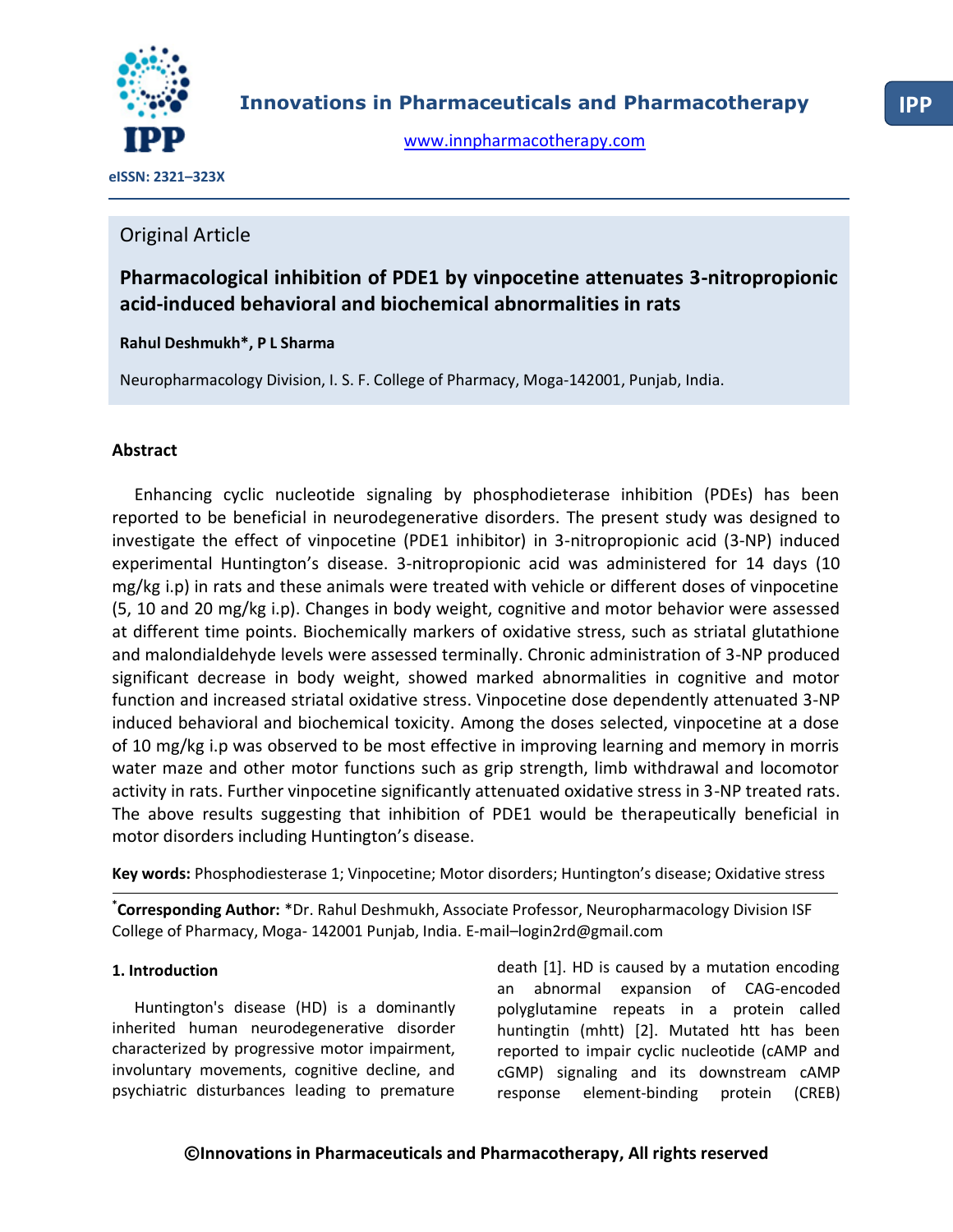transcriptional pathways, that has been hypothesized to play a critical role in HD pathology [3-12]. Moreover, decreased level cyclic nucleotides were observed in cerebrospinal fluid of HD patients [13]. These findings suggest that counteracting the decreased cyclic nucleotide signaling and loss of CREB-regulated transcription may be beneficial in treating HD.

Inhibition of phosphodiesterase (PDE) enzymes is a way to enhance second messenger mediated signaling and consequently influence the pathways involved in cognitive and motor functions. Phosphodiesterases are enzymes that break down cyclic nucleotides i.e. cAMP or cGMP or both. Type I phosphodiesterases (PDE1) are a family of Ca2+- calmodulin-modulated phosphodiesterases involved in the regulation of both cAMP and cGMP through their degradation (Bender and Beavo, 2006). PDE1 has been reported to be expressed in dopaminergic regions such as the striatum and nucleus accumbens [14,15] and the levels of PDE1B mRNA were found to be decreased in HD transgenic mice and in symptomatic HD patients, all provide evidence for an mhtt-dependent decrease in PDE1B expression [16-20]. Decreased PDE1 expression may occur either because of a direct effect of mhtt expression or represent a compensatory mechanism during disease progression but it is not yet clear.

Vinpocetine (14-ethoxycarbonyl-(3a,16aethyl)-14,15-eburnamine; Cavinton) is a synthetic derivative of the lesser periwinkle plant alkaloid vincamine and is widely used as a neuroprotective agent for the prevention and treatment of central nervous system disorders of cerebrovascular origin [21]. Vinpocetine (ethyl apovincaminate) a classic inhibitor of PDE1 activity [22] and has been is reported to induce significant rise in cyclic nucleotide levels and increase CREB phosphorylation [23-26] in rat brain. Vinpocetine has been reported to be beneficial in various neurodegenerative disorders, including stroke, Alzheimer's and Parkinson's disease (21,27,28) but it's potential

in HD is yet to be identified. 3-Nitropropionic acid (3-NP) act by inhibiting mitochondrial complex II and closely mimics some of the main behavioral and pathologic features of HD pathology [29,30].

Moreover, 3-NP has also been demonstrated to cause decrease in striatal cyclic nucleotide levels and its downstream CREB mediated transcriptional activity [31,32]. In the present study we have investigated the effect of vinpocetine - a PDE1 inhibitor in 3-nitropropionic acid induced experimental Huntington's disease in rats.

# **2. Material and methods**

### **2.1 Experimental Animals**

The experiments were carried out in (5-6 months old) male Wistar rats (220-250 g) obtained from Central Animal House of I.S.F. College of Pharmacy, Moga, Punjab (India). They were kept in polyacrylic cages and maintained under standard housing conditions with 12h light/dark reverse cycle. The food in the form of dry pallets and water were made available *ad libitum.* All behavioural experiments were carried out between 10 AM and 4 PM. The protocol was reviewed and approved by the Institutional Animal Ethics Committee and the animal experiments were carried out in accordance with the Indian National Science Academy Guidelines for use and care of animals.

### **2.2 Drugs and Chemicals**

3-Nitropropionic acid (3-NP), 5,5'-dithiobis(2 nitrobenzoic acid) (DTNB) was purchased from Sigma–Aldrich, USA. Vinpocetine was received as *ex-gratia* sample from covex pharma, Spain. 3- NP and vinpocetine were dissolved in 1% ascorbic acid in saline. All other chemicals used in the study were of analytical grade. Solutions of the drugs and chemicals were freshly prepared before use.

### **2.3 Experimental Procedure**

3-NP was administered at a dose of 10mg/kg i.p for 14 days. 3-NP injected rats were treated with vehicle, vinpocetine (5, 10 and 20 mg/kg i.p) for 14 days 1h prior to 3-NP administration. The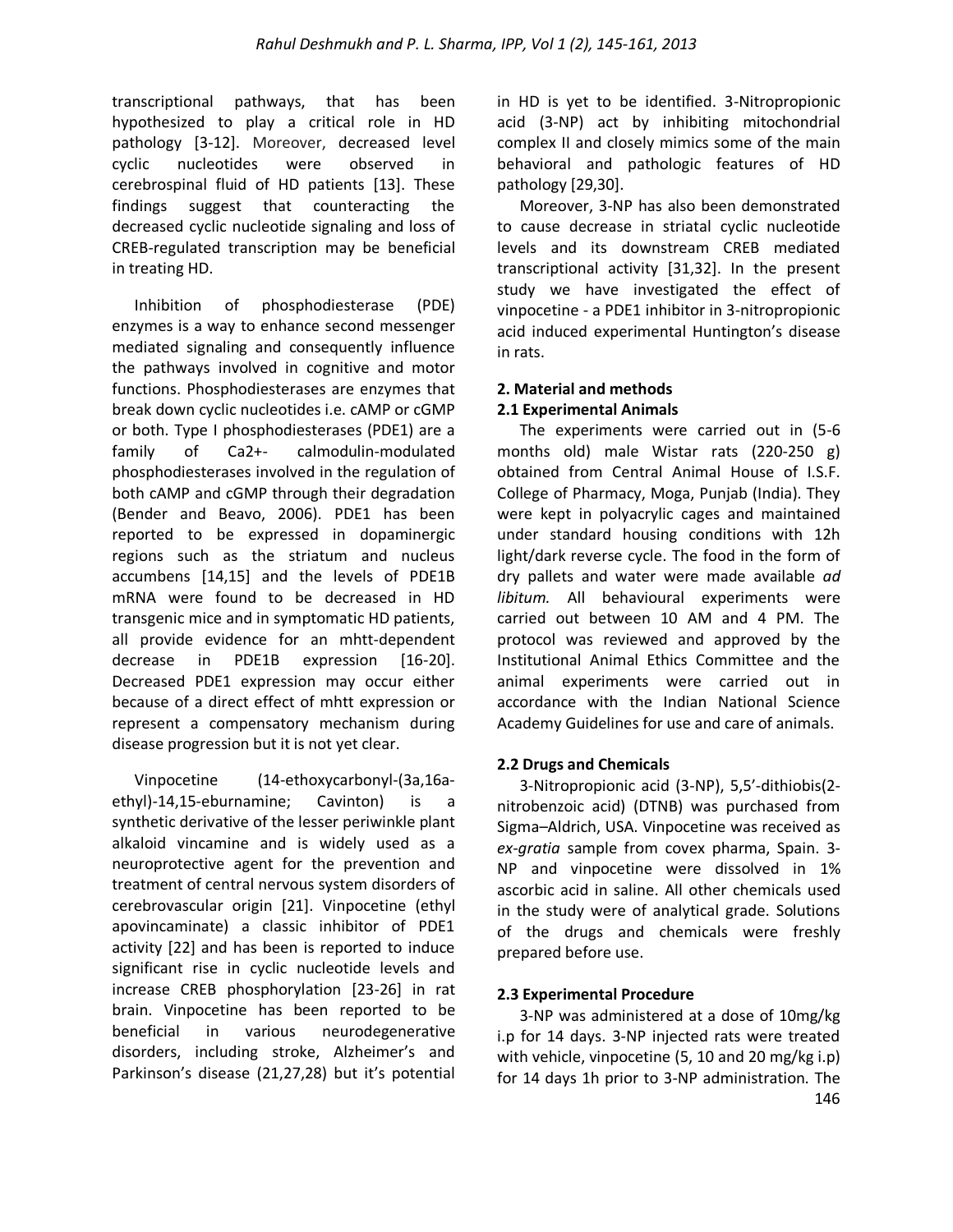volume of injection (0.5 ml/100 g) was kept constant throughout experimental groups. Animals were randomly divided into six groups (n=6) and all the observations were taken at one fixed time between 10:00 AM and 4:00 PM throughout the study.

#### **2.5. Measurement of body weight**

Animals' body weights were recorded on the first and last day of the experimentation, for calculation of percent change in body weight.

#### **2.6. Behavioral assessment**

#### **2.6.1. Morris water maze test**

Spatial learning and memory of animals were tested in a Morris water maze. It consisted of a circular water tank (180cm diameter, 60cm height) filled with water (25±1°C) to a depth of 40cm. A non-toxic water dispersible emulsion was used to render the water opaque. Four equally spaced locations around the edge of the pool (North, South, East, and West) were used as start points, which divided the pool into 4 quadrants. An escape platform (10cm in diameter) was placed in the pool 2cm below the surface of water. The escape platform was placed in the middle of one of the randomly selected quadrants of the pool and kept in the same position throughout the entire experiment (north-east for this study). Before the training started, the rats were allowed to swim freely into the pool for 60s without platform.

Animals received a training session consisting of 4 trials per session (once from each starting point) for 4 days (day 7, 8, 9 and 10), each trial having a ceiling time of 80s and a trial interval of approximately 30s. After climbing onto the hidden platform, the animals remained there for 30s before commencement of the next trial. If the rat failed to locate the hidden platform within the maximum time of 80s, it was gently placed on the platform and allowed to remain there for the same interval of time. The time taken to locate the hidden platform (latency in seconds) was measured. Twenty-four hours after the acquisition phase, a probe test (day 12) was conducted by removing the platform. Rats were

allowed to swim freely in the pool for 60s and the time spent in target quadrant, which had previously contained the hidden platform, was recorded. The time spent in the target quadrant indicated the degree of memory consolidation which had taken place after learning [27].

### **2.6.2. Spontaneous locomotor activity**

Each animal was tested for spontaneous locomotor activity on day 1, 8 and 15. Each animal was observed over a period of 5 min in a square closed arena equipped with infrared light sensitive photocells using a digital Actophotometer (INCO, India) [27].

### **2.6.3. Limb Withdrawl test**

In this behavioral test, the animal was placed on a 20 cm high 30 cm × 30 cm Perspex platform containing four holes, two holes of 5 cm diameter for the hind limbs and two holes with a diameter of 4 cm for the forelimbs. The rat was placed on the platform by positioning first the hind limbs and then the forelimbs into the holes. The times taken by the animal to retract its first hind limb and the contralateral hind limb were recorded. The difference between the retraction times (sec) of both hind limbs was determined. This is considered to be an important parameter to measure functional abnormalities of the hind limbs, which are indicative for the extent of striatal degeneration [33]. The test was performed three times with a 45 min interval and the average values are reported.

### **2.6.4. String test for grip strength**

The rat was allowed to hold with the forepaws a steel wire (2 mm in diameter and 35 cm in length), placed at a height of 50 cm over a cushion support. The length of time the rat was able to hold the wire was recorded. This latency to the grip loss is considered as an indirect measure of grip strength [34].

### **2.7. Estimation of biochemical parameters**

All the biochemical parameters were measured in the brain homogenate on day 15

#### **2.7.1. Brain homogenate preparation**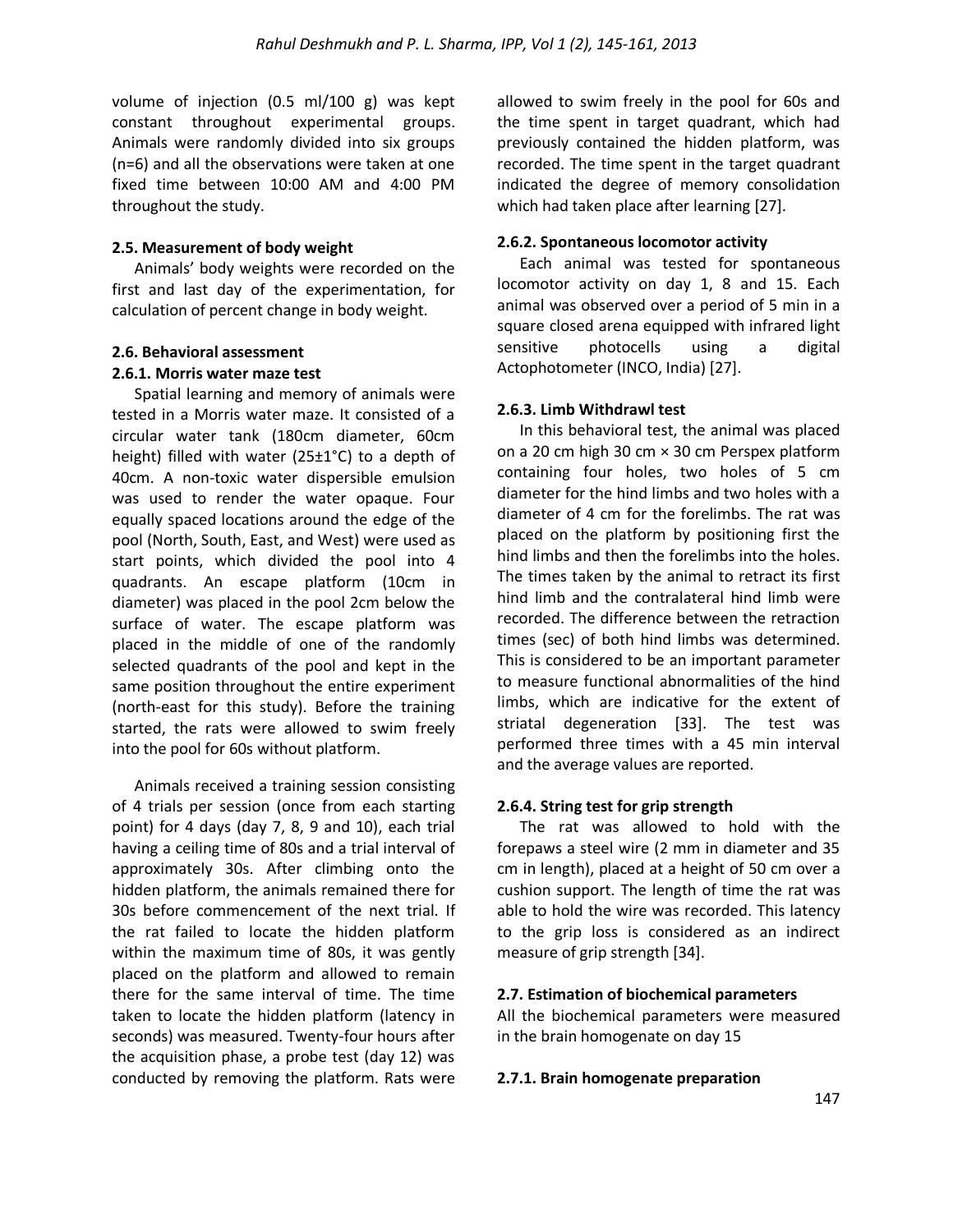Animals were sacrificed by decapitation and brains were removed and rinsed with ice-cold isotonic saline. Brain tissue samples were then homogenized with ice cold 0.1M phosphate buffer (pH 7.4) in a volume 10 times the weight of the tissue. The homogenate was centrifuged at 10,000×g for 15 min and aliquots of supernatant separated and used for biochemical estimation.

### **2.7.2. Protein estimation**

Protein was measured in all brain samples by the method of Lowry [35] using bovine serum albumin (BSA) (1 mg/ml) as a standard.

### **2.7.3. Estimation of succinate dehydrogenase (SDH) activity**

SDH is a marker of impaired mitochondrial metabolism in brain. The quantitative measurement of SDH levels in brain was performed according to the method as described in previous reports [36]. A 0.3 ml of sodium succinate solution was mixed with the 50 μl of gradient fraction of homogenate. The mixture was incubated at 37 °C for 10–20 min and then 0.1 ml of solution of p-iodonitrotetrazolium violet (INT) was added and again incubated for further 10 min. The reaction was stopped by adding the 1 ml of a mixture of ethyl acetate: ethanol: tricholoroacetic acid 5:5:1 (v/v/w) and centrifuged at 15,000 rpm for 1 min and the absorbance at 490 nm, determined with spectrophotometer (Shimadzu, UV-1700). Results were calculated using molar extinction coefficient of chromophore (1.36×10<sup>4</sup> M<sup>-1</sup> cm<sup>-1</sup>) and expressed as INT reduced µmol/mg protein.

## **2.7.4. Estimation of malondialdehyde (MDA)**

The quantitative measurement of malondialdehyde (MDA) – end product of lipid peroxidation - in brain homogenate was performed according to the method of Wills [37]. The amount of MDA was measured after its reaction with thiobarbituric acid at 532nm using spectrophotometer (Shimadzu, UV-1700). The concentration of MDA was determined from a standard curve and expressed as nmol per mg protein.

## **2.7.5. Estimation of reduced glutathione (GSH)**

Reduced glutathione in brain was estimated according to the method described by Ellman [38]. One ml supernatant was precipitated with 1 ml of 4% sulfosalicylic acid and cold digested at 4°C for 1h. The samples were centrifuged at 1200×g for 15 min. To 1 ml of the supernatant, 2.7ml of phosphate buffer (0.1M, pH 8) and 0.2 ml of 5,5′dithiobis (2-nitrobenzoic acid) (DTNB) were added. The yellow color that developed was measured immediately at 412nm using a spectrophotometer. The concentration of glutathione in the supernatant was determined from a standard curve and expressed as µmol per mg protein.

### **2.7.6. Estimation of nitrite**

The accumulation of nitrite in the supernatant, an indicator of the production of nitric oxide (NO), was determined by a colorimetric assay using Greiss reagent (0.1% N- (1-naphthyl) ethylenediamine dihydrochloride, 1% sulfanilamide and 2.5% phosphoric acid) as described by Green [39]. Equal volumes of supernatant and Greiss reagent were mixed, the mixture incubated for 10 min at room temperature in the dark and the absorbance determined at 540nm spectrophotometricaly. The concentration of nitrite in the supernatant was determined from sodium nitrite standard curve and expressed as µMol/mg protein.

### **3. Results**

### **3.1. Effect of vinpocetine on body weight in 3- NP treated rats.**

Chronic, 3-NP treatment caused a significant decrease in body weight as compared to vehicle treated group [*F* (4, 29 = 212.9), P < 0.05] (Fig. 2). Pretreatment with vinpocetine (5, 10 and 20 mg/kg) in 3-NP treated rats significantly attenuated the 3-NP induced loss in body weight (P < 0.05). vinpocetine (10 mg/kg) treatment was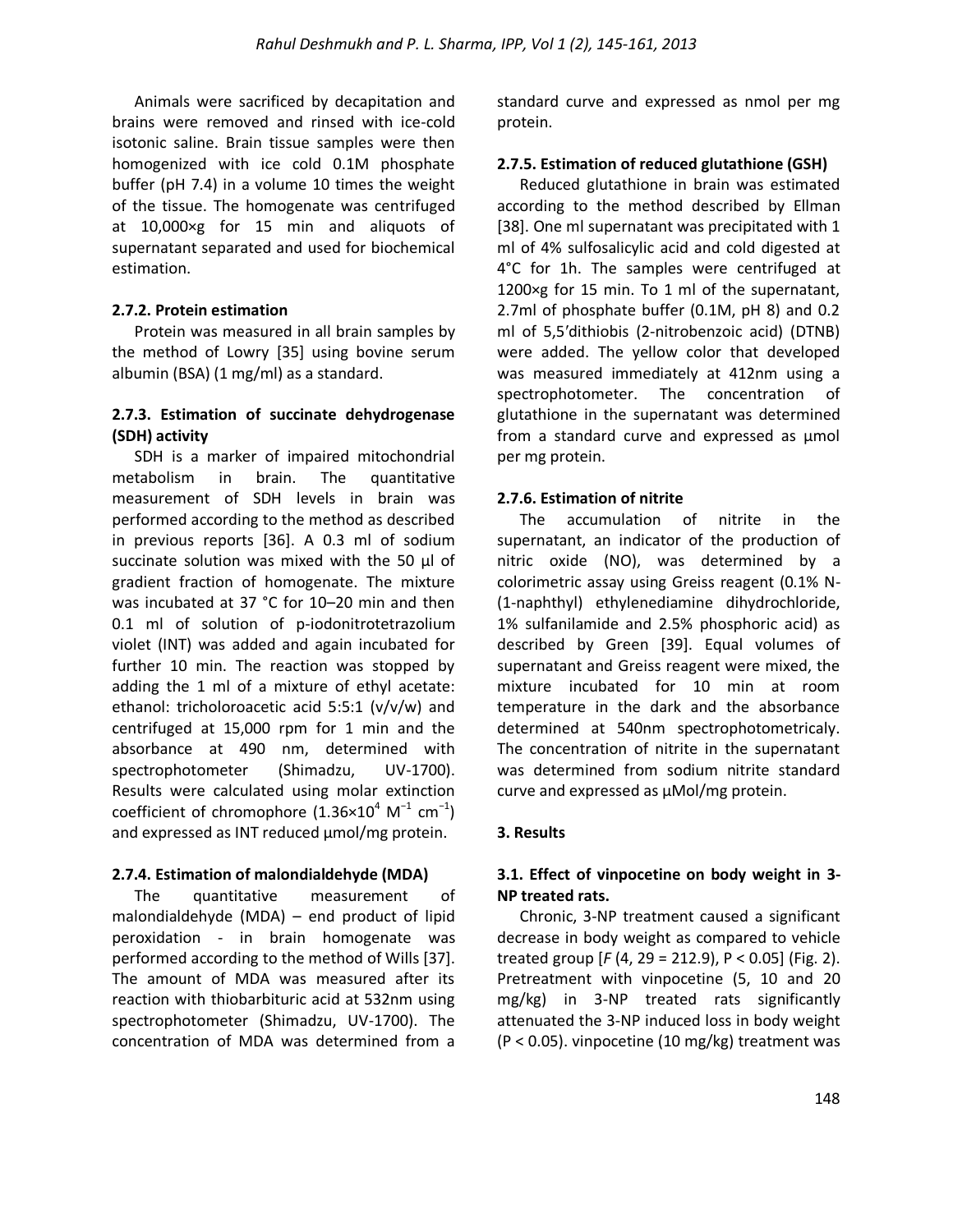found to be most effective in curbing 3-NP induced.

### **3.2. Evaluation of Behavioral Parameters**

## **3.2.1. Effect of vinpocetine on memory performance in Morris water maze task in 3-NP treated rats**

Except 3-NP control, the latencies to reach the submerged platform decreased gradually in experimental animals of all other groups during 4 days of training in Morris water maze (MWM) task [Fig. 3]. On day  $10^{th}$  there was no significant difference between the mean latencies of all groups  $[F(4, 29) = 0.093]$ . But the mean latencies were found to be significantly prolonged on day 11 [*F*(4, 29) = 10.77], 12 [*F*(4, 29) = 23.32] & 13 [*F*(4, 29) = 50.43], (*P* < 0.05) in the 3NP control as compared to vehicle control, indicating their inability to learn the task. But the 3-NP-induced acquisition deficit was significantly improved by chronic treatment (for 14 days) with vinpocetine (10 mg/kg). Between the treatment groups viz vinpocetine (5, 10 and 20 mg/kg) used in the present study, the vinpocetine 10 mg/kg treatment was found to be most effective in ameliorating 3-NP induced spatial memory deficit. During the probe trial, with the platform removed, 3NP control rats failed to remember the precise location of the platform, spending significantly less time in the target quadrant compared to Vehicle control (*P* < 0.05). The mean time spent in the target quadrant by 3-NP administered groups treated with vinpocetine (5, 10 and 20 mg/kg) was significantly increased as compared to 3NP control group in a dose dependent manner, indicating improved consolidation of memory [*F*(4, 29) = 74.53, *P* < 0.05] [Fig. 4].

# **3.2.2. Effect of vinpocetine on spontaneous locomotor activity in 3-NP treated rats**

The spontaneous locomotor activity on day 1 did not differ significantly among all the groups [*F*(4, 29) = 0.39, *P* > 0.05] (Fig. 5). However, 3-NP treatment caused a significant decrease in locomotor activity as compared to vehicle treated group ( $P < 0.05$ ) as observed on day 8

and 15. Further, chronic treatment with vinpocetine (5, 10 and 20mg/kg) [*F*(4, 29) = 71.81, *F*(4, 29) = 150, *P* < 0.05 on day 8 and 15 respectively] significantly improved locomotor activity in 3-NP treated rats. However, vinpocetine (10 mg/kg) on Day 15 was found to be more effective compared to vinpocetine (5 mg/kg) (*P* < 0.05).

## **3.2.3. Effect of vinpocetine on Limb Withdrawal Test in 3-NP treated rats**

In LWT (day 14), 3-NP treated group showed significant increase in the retraction time of the hind limbs as compared to the Vehicle control [*F*(4, 29) = 65.3, *P* > 0.05] (Fig. 6). Chronic treatment with vinpocetine (5, 10 and 20 mg/kg) significantly decreased the retraction time compared to 3-NP treated rats. However, no significant difference was observed between the vinpocetine 10 and 20 mg/kg.

### **3.2.4. Effect of vinpocetine on String test for grip strength in 3-NP treated rats**

In 3-NP administered group a significant loss in grip strength was recorded, measured by the reduction in time to hold the metal wire as compared to Vehicle control [*F*(4, 29) = 93.70, *P <* 0.05] (Fig. 7), However, chronic treatment with vinpocetine (5, 10 and 20 mg/kg) significantly improved 3-NP induced loss in grip strength as compared to 3-NP control group in a dose dependent fashion.

## **3.3. EVALUATION OF BIOCHEMICAL PARAMETERS**

## **3.3.1. Effect of vinpecetine on brain succinate dehydrogenase (SDH) activity in 3-NP treated rats**

The activity of SDH was found to be decreased significantly in brain homogenate of 3-NP treated rats as compared with those of Vehicle control [*F*(4, 29) = 54.61, *P* < 0.05] (Fig. 8). Pretreatment with vinpocetine (5, 10 and 20 mg/kg) significantly and dose dependently restored the 3-NP induced decrease in SDH activity as compared to 3-NP control group (*P* < 0.05). Vinpocetine (10 mg/kg) was found to be more effective than vinpocetine 5 mg/kg.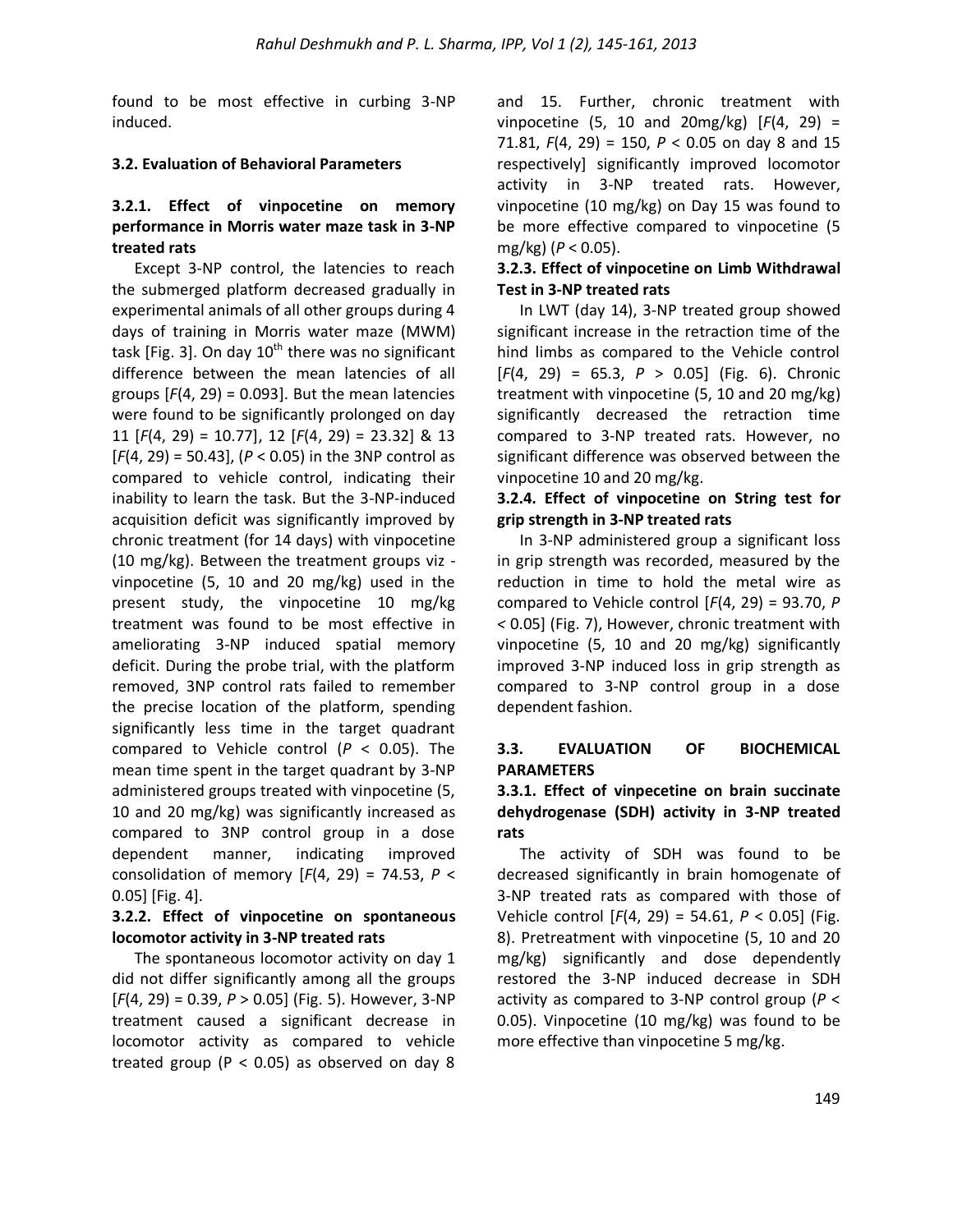

#### **Figure 1:** Experimental Procedure ant treatment schedule

Treatment Schedule, Behavioral & Biochemical Analysis

LA- Locomotor Activity, BW- Body Weight, MWM- Morris water maze, LWT- Limb Withdrawal Test, GS-Grip Strength, SAC- Sacrificed and BA- Biochemical Analysis

**Figure 2:** Effect of vinpocetine on body weight in 3-NP treated rats.



Values are expressed as mean  $\pm$  SD. <sup>@</sup> $P$  < 0.05 as compared to vehicle,  $^{*}P$  < 0.05 versus 3-NP, \*\*P<0.05 versus 3-NP and low dose of vinpocetine (5 mg/kg).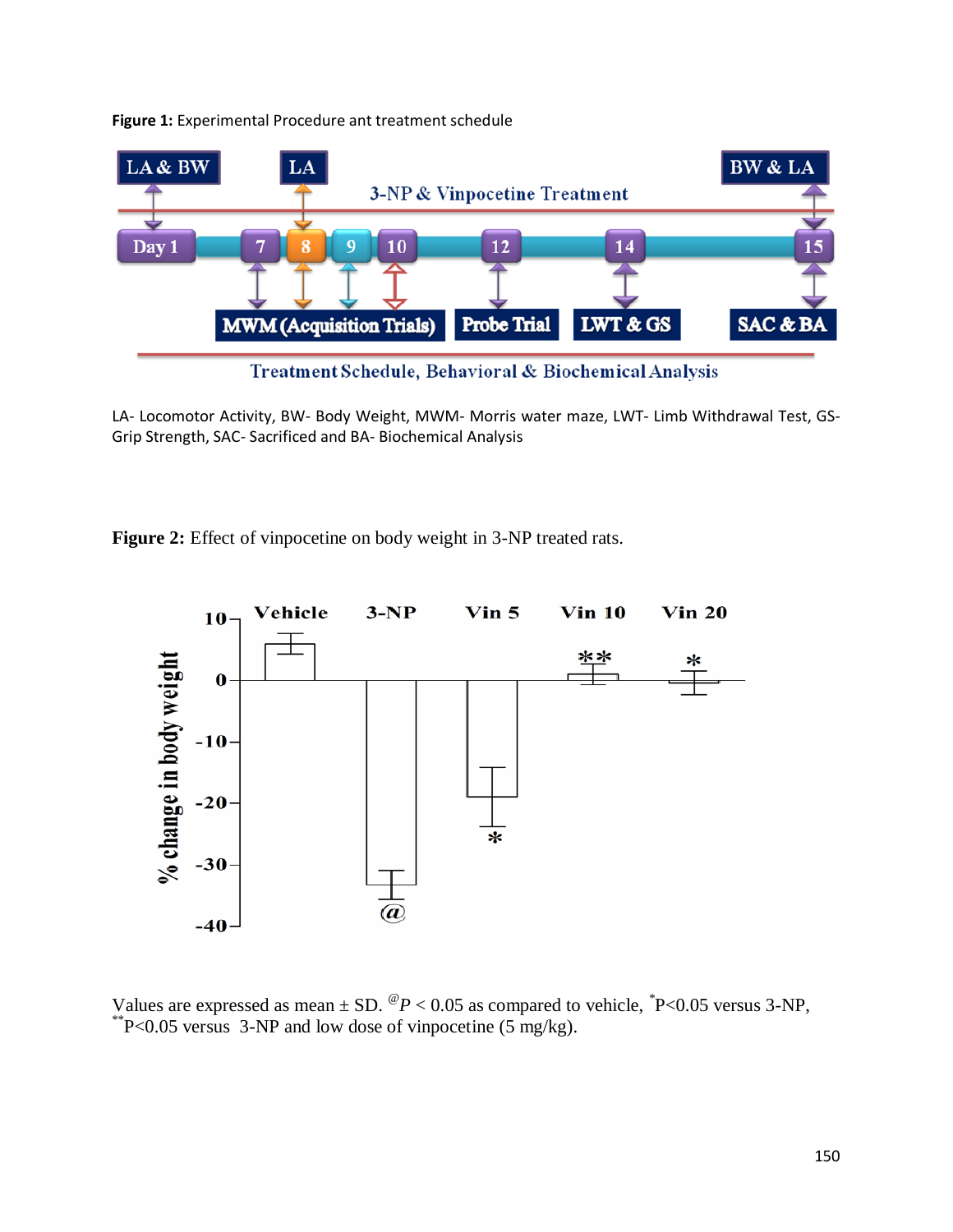

**Figure 3:** Effect of vinpocetine on memory performance in Morris water maze task (Acquisition trial) in 3-NP treated rats.

Values are expressed as mean  $\pm$  SD.  $^{\textcircled{\tiny op}}$ <0.05 as compared to Vehicle,  $^{\textcircled{\tiny \dag}}$ P<0.05 versus 3-NP,  $^{\textcircled{\tiny \dag}}$ P<0.05 versus 3-NP and low dose of vinpocetine (5 mg/kg).

**Figure 4:** Effect of vinpocetine on memory consolidation in Morris water maze task (Retention trial) in 3- NP treated rats.



Values are expressed as mean ± SD. <sup>@</sup>P<0.05 as compared to Vehicle, \*P<0.05 versus 3-NP, \*\*P<0.05 versus 3-NP and low dose of vinpocetine (5 mg/kg).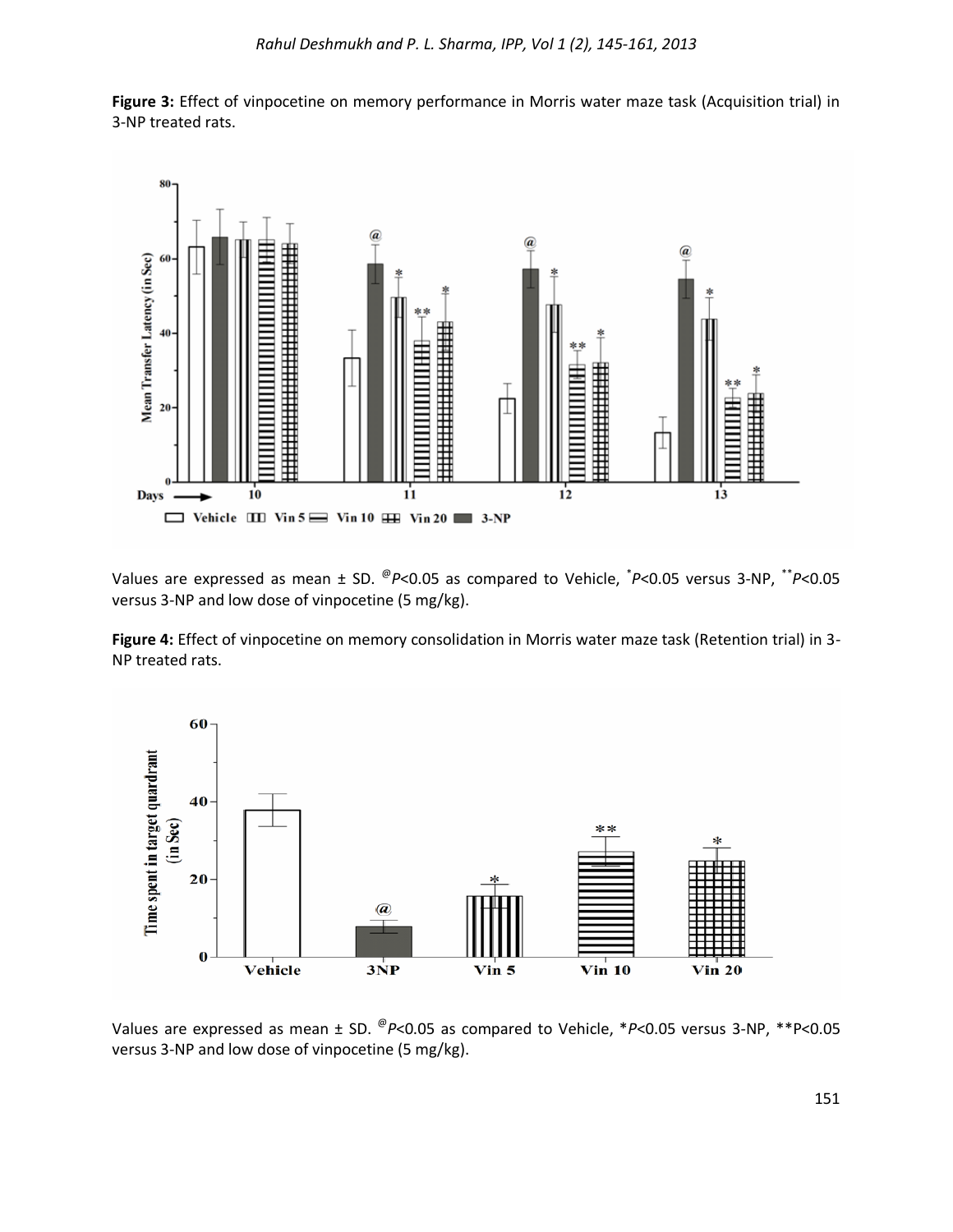



Values are expressed as mean  $\pm$  SD. <sup>@</sup>P<0.05 as compared to Vehicle, <sup>\*</sup>P<0.05 versus 3-NP, <sup>\*\*</sup>P<0.05 versus 3-NP and low dose of vinpocetine (5 mg/kg).





Values are expressed as mean  $\pm$  SD. <sup>@</sup>P<0.05 as compared to Vehicle,  $P$  <0.05 versus 3-NP, \*\**P*<0.05 versus 3-NP and low dose of Vinpocetine (5 mg/kg).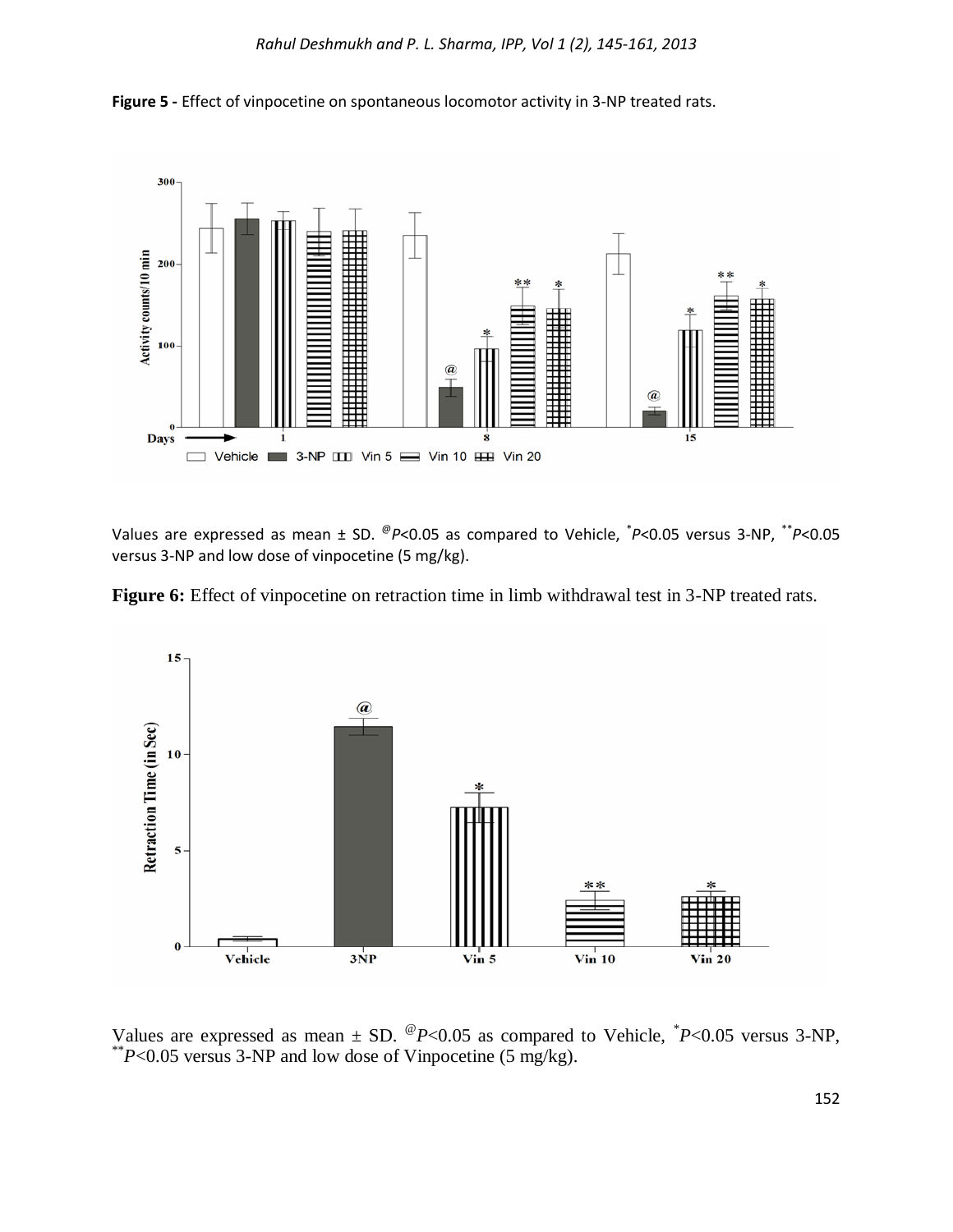**Figure 7:** Effect of vinpocetine on grip strength in 3-NP treated rats.



Values are expressed as mean  $\pm$  SD. <sup>@</sup>P<0.05 as compared to Vehicle,  $P$  <0.05 versus 3-NP, \*\**P*<0.05 versus 3-NP and low dose of vinpocetine (5 mg/kg).

Figure 8: Effect of vinpocetine on striatal succinate dehydrogenase (SDH) activity in 3-NP treated rats.



Values are expressed as mean  $\pm$  SD. <sup>@</sup>P<0.05 as compared to Vehicle,  $P$  <0.05 versus 3-NP, \*\**P*<0.05 versus 3-NP and low dose of vinpocetine (5 mg/kg).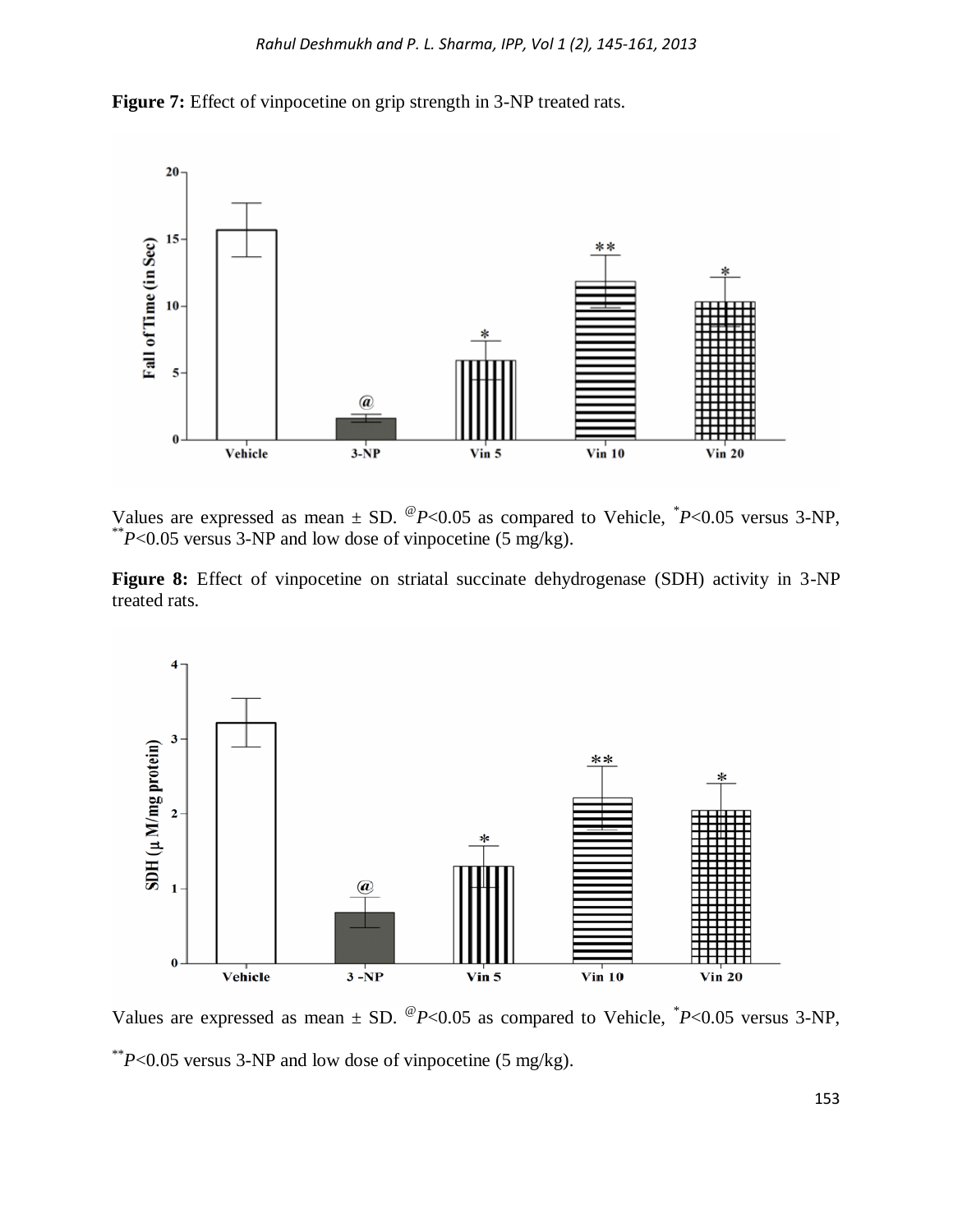

**Figure 9**: Effect of vinpocetine on striatal malondialdehyde (MDA) levels in 3-NP treated rats.

Values are expressed as mean  $\pm$  SD. <sup>@</sup>P<0.05 as compared to Vehicle,  $P$  <0.05 versus 3-NP, \*\* $P$ <0.05 versus 3-NP and low dose of vinpocetine (5 mg/kg).

**Figure 10:** Effect of vinpocetine on striatal nitrite levels in 3-NP treated rats.



Values are expressed as mean  $\pm$  SD. <sup>@</sup>P<0.05 as compared to Vehicle, <sup>\*</sup>P<0.05 versus 3-NP, <sup>\*\*</sup>P<0.05 versus 3-NP and low dose of vinpocetine (5 mg/kg).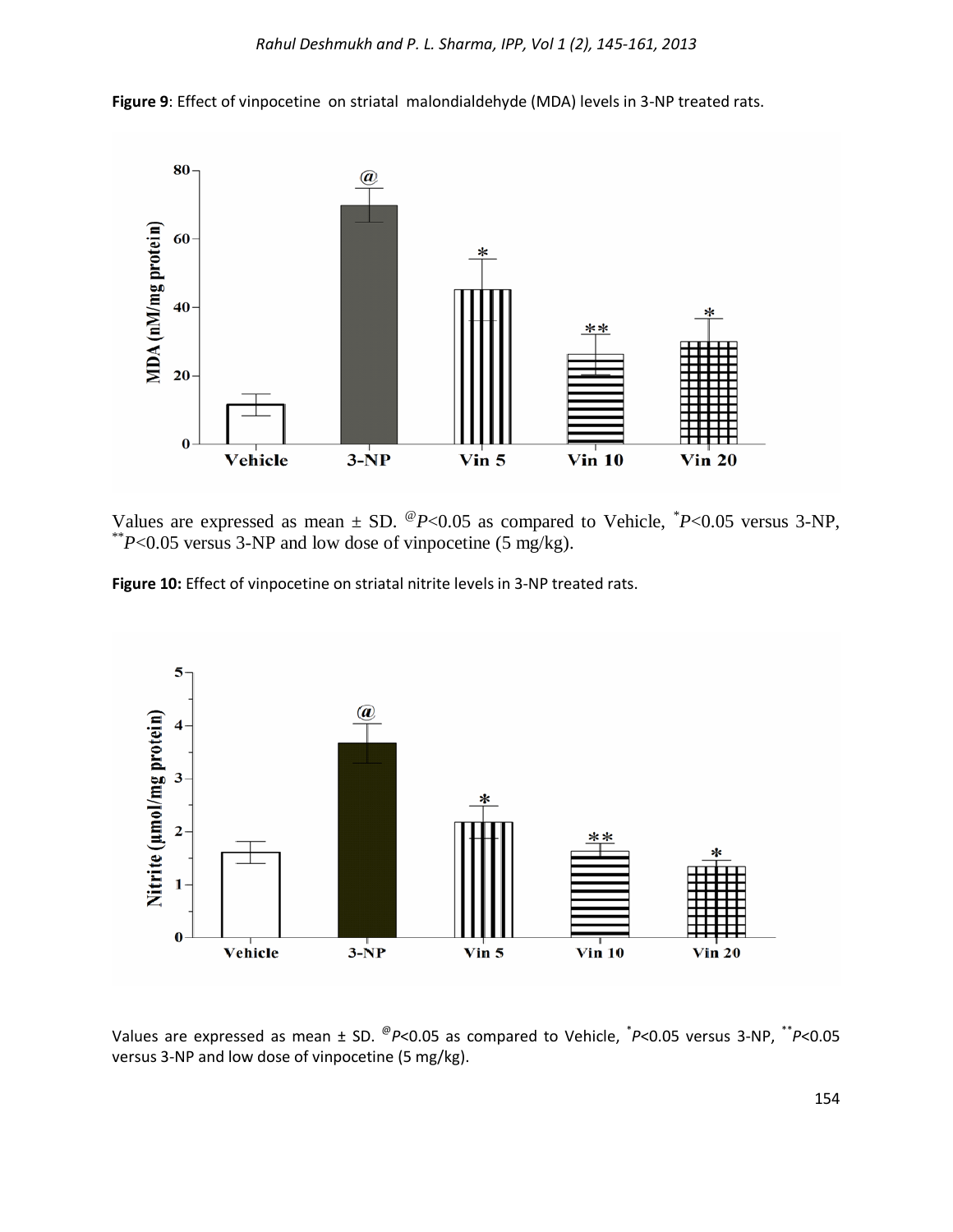



Values are expressed as mean  $\pm$  SD.  $^{\textcircled{\tiny op}}$ <0.05 as compared to Vehicle,  $^{\textcircled{\tiny \dag}}$ P<0.05 versus 3-NP,  $^{\textcircled{\tiny \dag}}$ P<0.05 versus 3-NP and low dose of vinpocetine (5 mg/kg).

### **3.3.2. Effect of vinpocetine on brain malondialdehyde (MDA) levels in 3-NP treated rats**

The level of MDA rose significantly in 3-NP control as compared to those of Vehicle treated rats ( $P < 0.05$ ). But the treatment of these animals with vinpocetine (5, 10 and 20 mg/kg) significantly decreased MDA levels in a dose dependent manner as compared with those of 3- NP control [*F*(4, 29) = 131, *P* < 0.05] (Fig. 9).

### **3.3.3. Effect of vinpocetine on brain glutathione (GSH) levels in 3-NP treated rats**

The levels of GSH were found to be significantly depleted after 14 days of 3-NP treatment as compared to Vehicle treated group animals (*P* < 0.05). Chronic treatment with vinpocetine (5, 10 and 20 mg/kg) was able to restore GSH levels in 3-NP treated rats [*F*(4, 29) = 146.7, *P* < 0.05] (Fig. 10).

#### **3.3.4 Effect of vinpocetine on brain nitrite levels in 3-NP treated rats**

The level of nitrite rose significantly following 14 days of 3-NP administration as compared to those of Vehicle control group (*P* < 0.05). However, these animals when treated chronically (for 14 days) with vinpocetine (5, 10 and 20 mg/kg) showed dose-dependent significant decrease in the nitrite levels, as compared with those of 3-NP control group [*F*(4, 29) = 130.1, *P* < 0.05] (Fig. 11).

#### **Discussion**

The present study demonstrates that vinpocetine-a PDE1 inhibitor, significantly attenuate 3-nitropropionic acid (3-NP) induced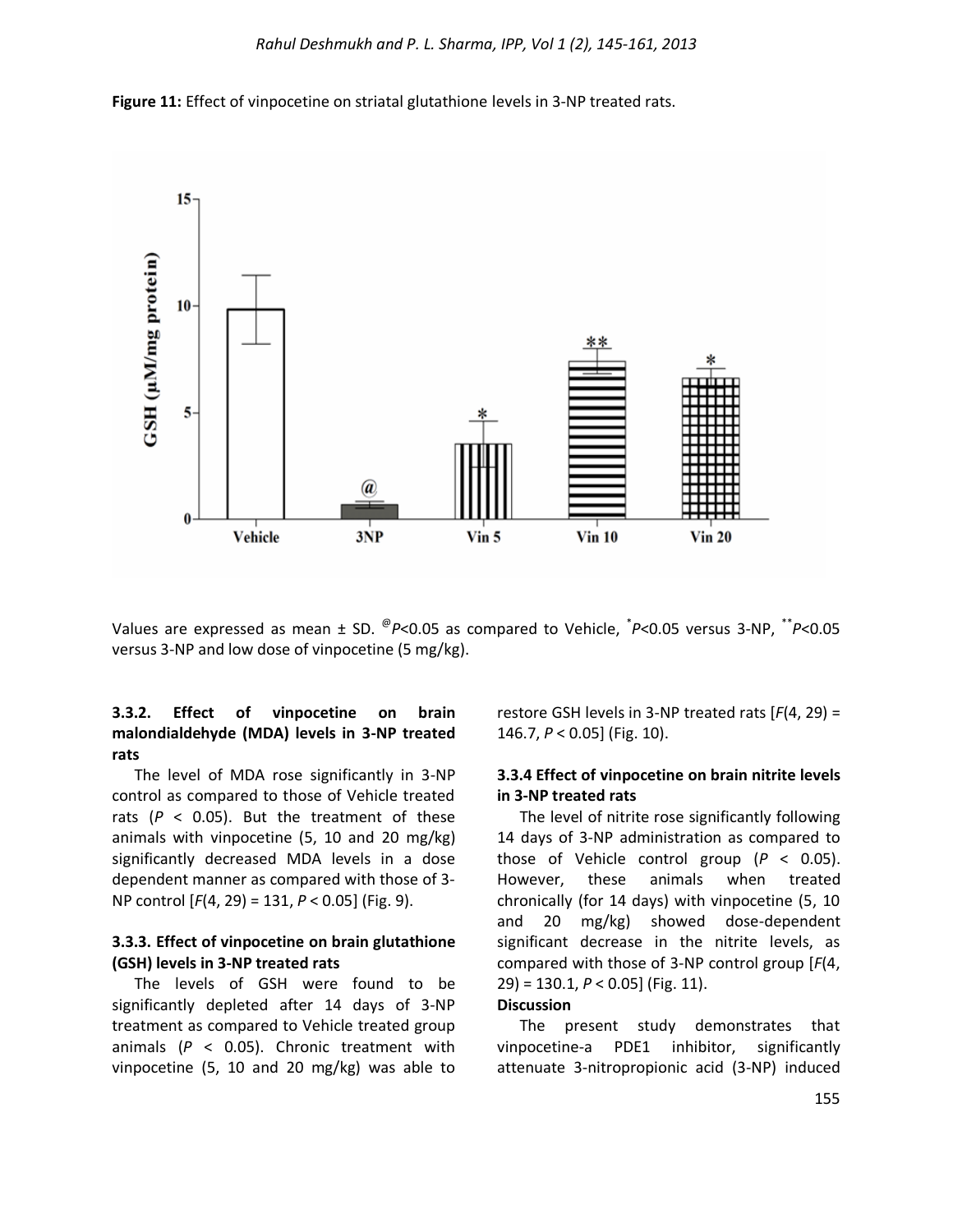cognitive and behavioral motor deficit and increased striatal oxidative- nutritive stress in rats. 3-NP is a mycotoxin and has been reported to inhibit succinate dehydrogenase (SDH) activity resulting in mitochondrial dysfunction and cellular energy deficits [40,41]. Reduction in body weight can be considered as an indicator of 3-NP induced neurotoxicity in rats. In the present study, chronic administration of 3-NP produced significant reduction in SDH activity and body weight in rats. Huntington's disease patients often show degeneration of hypothalamic neurons and loss of body weight [42]. Loss in body weight may be due to dysphagia as well as degeneration of hypothalamic orexin positive neurons [43,44]. Alternatively, loss in body weight and hypoactivity could be simply because of depressed energy metabolism after 3-NP administration. In the present study, vinpocetine dose dependently restored SDH activity and body weight in 3-NP treated rats, indicating its ability to restore cerebral energy. Indeed, vinpocetine has been reported to improve cerebral blood flow [45] perhaps by elevating cGMP levels and improve mitochondrial function [46], oxygen uptake and glucose utilization of whole brain [24,47] thereby restoring cerebral energy balance.

In the present study, chronic administration of 3-NP in rats produced significant acquisition and retention deficit in Morris water maze task. Further, 3-NP treatment also produced significant reduction in spontaneous locomotor activity, loss of grip strength and increase in retraction time in limb withdrawal tests, indicative of striatal degeneration and motor impairment [48]. The present findings are in tune with earlier reports, demonstrating similar cognitive and motor deficits following 3-NP administration in rats [49,50,51]. In the present study, chronic administration of vinpocetine in 3- NP treated rats, dose dependently improved cognitive and motor behaviors. Vinpocetine produced significant improvement in acquisition and retention in Morris water maze and restored motor functions such as locomotor activity, griping abilities and spontaneity of limb

withdrawal in 3-NP treated rats. These results suggesting the ability of vinpocetine to restore striatal and hippocampal functions and may prevent degeneration of these neurons following 3-NP administration.

3-NP-induced cognitive and motor deficit could be related to its selective striatal and hippocampal neuronal damage [52-55]. Among the affected neurons in the hippocampal complex are the pyramidal neurons in the CA1 as well as various neurons in the CA3 region and dentate hilar area [55]. Besides, 3-NP has also been demonstrated to cause decrease in striatal cyclic nucleotide levels and its downstream CREB mediated transcriptional activity [31,32]. Indeed, similar decrease in cyclic nucleotide levels and CREB activity was observed clinically in HD patients [3-6,13,56,] as well as in genetic and pathogenic models of HD [10,11]. Decrease in cyclic nucleotides and CREB mediated transcriptional activity have been considered to play a major role in cognitive and motor abnormalities associated with HD pathology [8, 11]. Vinpocetine – a potent PDE1 inhibitor has been reported to induce significant rise in cAMP [23, 24] and cGMP levels [57,58] in rat brain. Moreover, vinpocetine has also been shown to increase CREB phosphorylation and improve memory retrieval in rats [25]. Thus, vinpocetine possibly by improving cerebral cyclic nucleotide levels may able restore CREB mediated transcriptional activity and attenuate 3-NPinduced cognitive and motor deficits in the present study. However, these mechanisms need to be investigated.

On the other hand, oxidative and nitrosative stress have also been implicated in the pahophysiology of HD [59] as well as in stiatal denegeneration following 3-NP administration in rats [60,61,62]. 3-NP has been reported to cause energy deficit which may contribute to excitotoxicity and increased oxidative stress [52,63]. In the present study, chronic administration of 3-NP produced significant decrease in striatal glutathione (GSH) levels and caused elevation in the malondialdehyde (MDA) and nitrite levels, indicating increased oxidative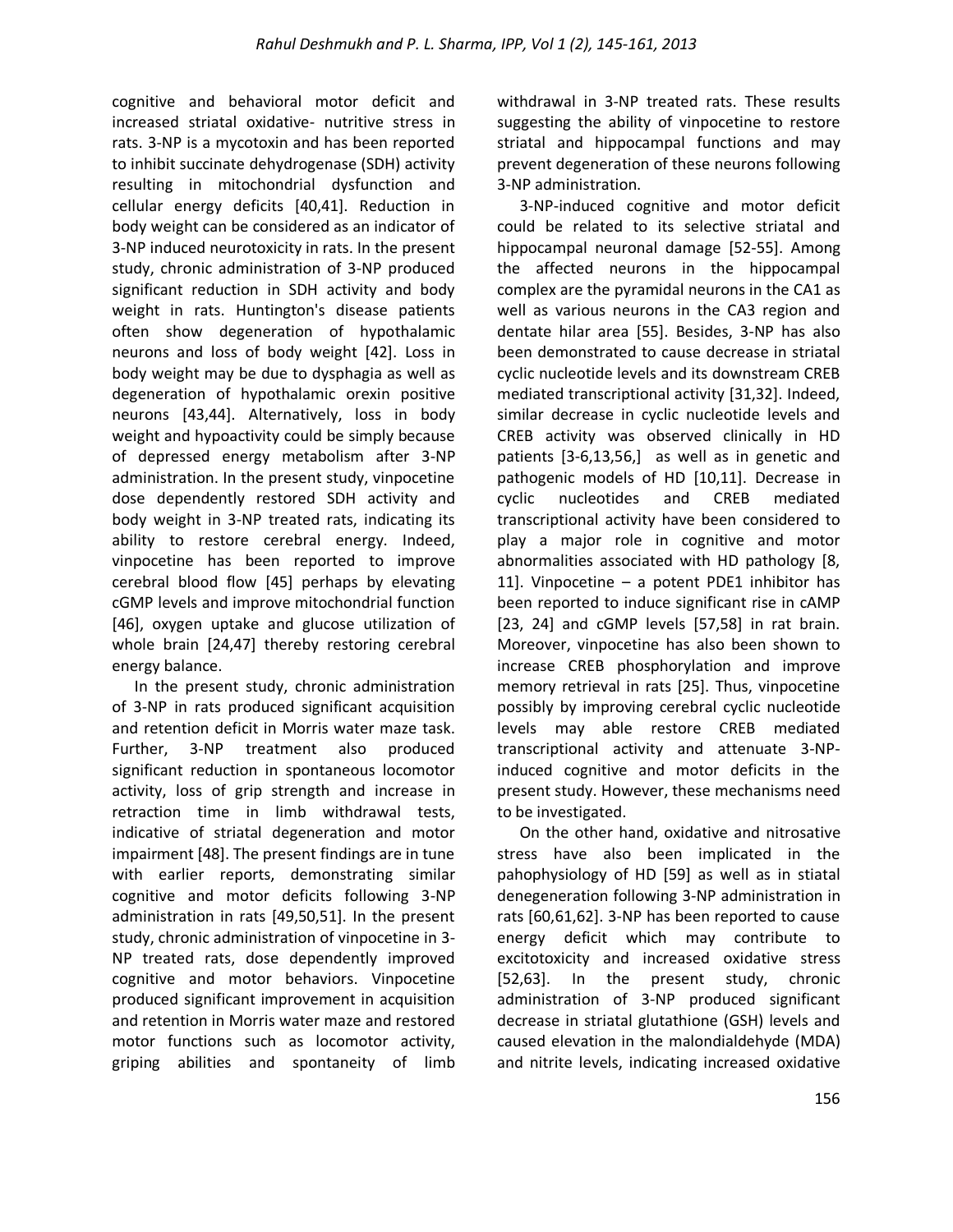and nitrosative stress. Our results are in line with earlier reports demonstrating increase in oxidative-nitrosative stress following 3-NP administration in rats [60,61,62]. MDA is an end product of lipid peroxidation and it was suggested that plasma MDA may be used as a potential biomarker to test treatment efficacy of drugs used in HD [64,65,66]. On the other hand glutathione (gamma-glutamyl-cysteinyl-glycine, GSH) is the most abundant intracellular antioxidant thiol which is central to redox defense during oxidative stress [67]. Therefore, decreased level of GSH may lead to the imbalance of the redox status in the cell, leading to oxidative stress. Furthermore, the role of glutathione in cognitive functions has also been documented [68]. Therefore, the maintenance of normal glutathione level is important for acquisition of spatial memory. On the other hand, glutathione unavailability has been reported to induce failure in hippocampal synaptic plasticity mechanisms, which could possibly be related to spatial memory deficit [69]. In the present study chronic administration of vinpocetine significantly and dose dependently attenuated 3-NP-induced increase in oxidative-nitrosative stress. Vinpocetine significantly decreased striatal MDA and nitrite and restored GSH levels in 3-NP treated rats in the present study. Vinpocetine has further been reported to improve cerebral blood flow [45], improve mitochondrial functions [46] and cerebral energy metabolism [24,70]. In addition, vinpocetine has also been demonstrated to have antioxidant potential and reported to scavenge hydroxyl radicals and inhibit lipid peroxidation [71,72,73].

In summary, the present study demonstrted that vinpocetine is effective in ameliorating 3- NP-induced cognitive and motor deficits and oxidative–nitritive stress. The observed beneficial effects of vinpocetine in cognitive and motor behaviors may be due to its antioxidant mechanisms. In addition, favorable modulation of cyclic nucleotide signaling by vinpocetine may also play a major role for the observed beneficial effects. Thorough verification of such properties

might better clarify the mechanism of action of vinpocetine and support the rationale of clinical use of this PDE1 inhibitor in neurodegenerative disorders.

### **Acknowledgements**

The authors express their gratitude to M/S Covex Pharma, Spain for providing ex-gratia sample of Vinpocetine. Authors are thankful to Mr. Parveen Garg, the chairman, ISF College of Pharmacy, Moga (Punjab) for valuable financial support and encouragement.

### **References**

- [1]Walker FO. Huntington's disease. Lancet 2007; 369: 218–228.
- [2] Zuccato C, Valenza M, Cattaneo E. Molecular Mechanisms and Potential Therapeutical Targets in Huntington's Disease. Physiol Rev 2010;90:905–981
- [3] Steffan JS, Kazantsev A, Spasic-Boskovic O, Greenwald M, Zhu YZ, Gohler H, Wanker EE, Bates GP, Housman DE, Thompson LM. The Huntington's disease protein interacts with p53 and CREB-binding protein and represses transcription. Proc. Natl. Acad. Sci. U. S. A. 2000; 97:6763–6768.
- [4] Steffan, JS, Bodai L, Pallos J, Poelman M, McCampbell A, Apostol BL, Kazantsev A, Schmidt E, Zhu YZ, Greenwald M, Kurokawa R, Housman DE, Jackson GR, Marsh JL, Thompson LM.. Histone deacetylase inhibitors arrest polyglutamine- dependent neurodegeneration in Drosophila. Nature 2001;413:739–743.
- [5] Nucifora FC, Jr, Sasaki M, Peters MF, Huang H, Cooper JK. Interference by huntingtin and atrophin-1 with cbp-mediated transcription leading to cellular toxicity. Science 2001; 291:2423–2428.
- [6]Jiang H, Nucifora FC, Jr, Ross CA DeFranco DB. Cell death triggered by polyglutamineexpanded huntingtin in a neuronal cell line is associated with degradation of CREB-binding protein. Human Molecular Genetics 2003;12:1–12.
- [7]Gil JM, Rego AC. Mechanisms of neurodegeneration in Huntington's disease. Eur. J. Neurosci 2008; 27:2803–2820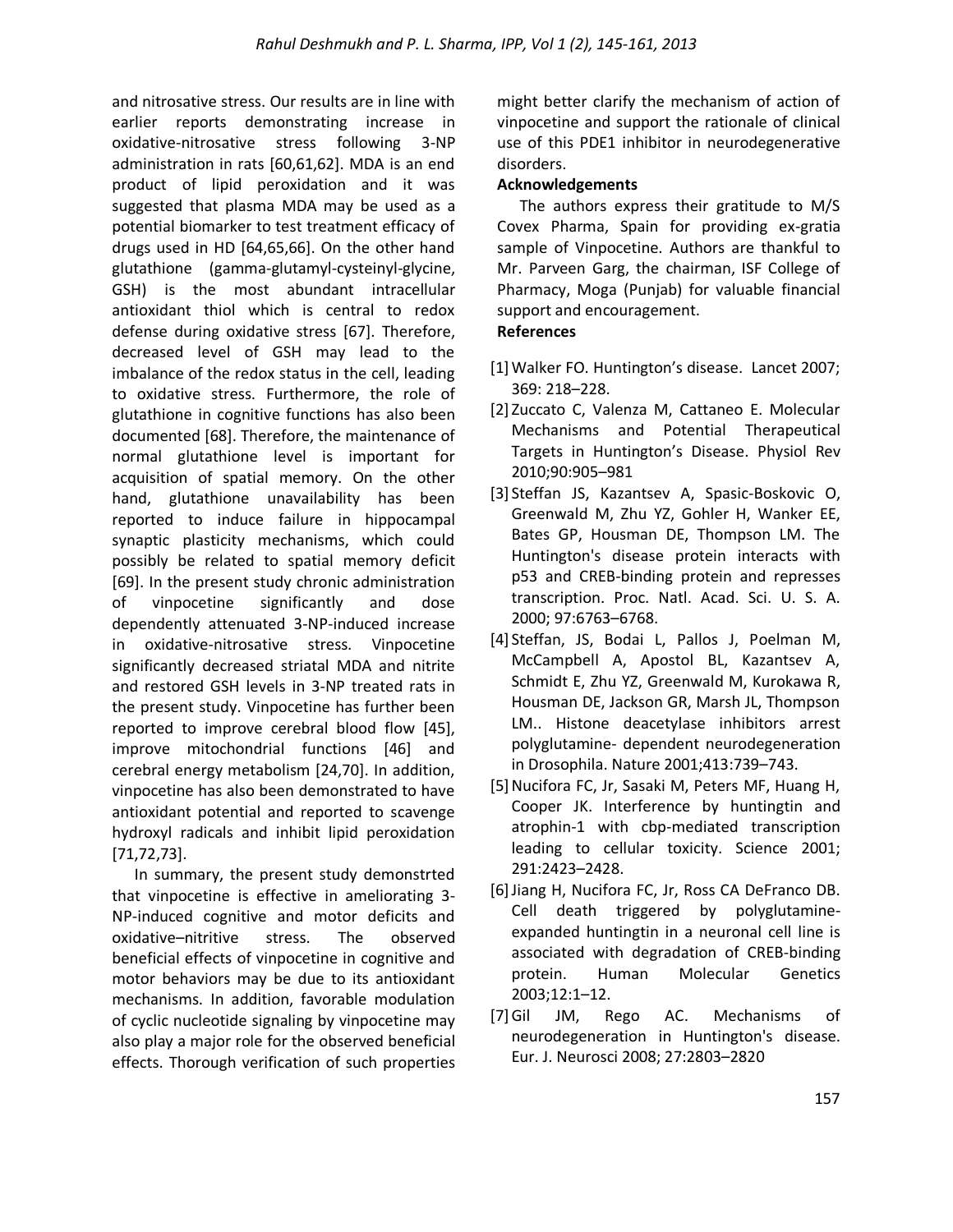- [8] Choi YS, Lee B, Cho HY, Reyes IB, Pu XA, Saido TC, Hoyt KR, Obrietan K. CREB is a key regulator of striatal vulnerability in chemical and genetic models of Huntington's disease. Neurobiol. Dis 2009; 36(2):259-68
- [9] Zuccato C, Ciammola A, Rigamonti D, Leavitt BR, Goffredo D, Conti L, MacDonald ME, Friedlander RM, Silani V, Hayden MR, Timmusk T, Sipione S, Cattaneo E. Loss of huntingtinmediated BDNF gene transcription in Huntington's disease. Science 2001; 293:493– 498.
- [10]Fusco FR, Zuccato C, Tartari M, Martorana A, De March Z, Giampà C, Cattaneo E, Bernardi G. Co-localization of brain-derived neurotrophic factor BDNF and wild-type huntingtin in normal and quinolinic acid-lesioned rat brain. Eur. J. Neurosci 2003;18:1093–1102.
- [11]Cattaneo E, Zuccato C, Tartari M. Normal huntingtin function: an alternative approach to Huntington's disease. Nat. Rev. Neurosci 2005; 6:919–930
- [12]Zuccato C, Cattaneo E. Role of brain-derived neurotrophic factor in Huntington's disease. Prog. Neurobiol 2007;81:294–330.
- [13] Cramer H, Warter JM, Renaud B. Analysis of neurotransmitter metabolites and adenosine 3',5'-monophosphate in the CSF of patients with extrapyramidal motor disorders. Advances in Neurology 1984;40(1):431– 435.
- [14]Beavo JA. Cyclic nucleotide phosphodiesterases: functional implications of multiple isoforms. Physiol. Rev 1995; 75:725– 748.
- [15]Kakkar R, Raju RVS, Sharma RK. Calmodulindependent cyclic nucleotide phosphodiesterase (PDE1). Cell. Mol. Life Sci 1999;55:1164–1186.
- [16] Luthi-Carter R, Apostol BL, Dunah AW, DeJohn MM, Farrell LA, Bates GP, Young AB, Standaert DG, Thompson LM, Cha JH. Complex alteration of NMDA receptors in transgenic Huntington's disease mouse brain: analysis of mRNA and protein expression, plasma membrane association, interactingproteins, and phosphorylation. Neurobiological disorders 2004;14(3):624 – 636.
- [17] Luthi-Carter R, Hanson SA, Strand AD, Bergstrom DA, Chun W, Peters NL, Woods AM, Chan EY, Kooperberg C, Krainc D, Young AB, Tapscott SJ, Olson JM. Dysregulation of gene expressionin the R6/2 model of polyglutamine disease: parallel changes in muscle and brain. Human Molecular Genetics 2002; 15(11):1911 – 1926.
- [18]Desplats PA, Kass KE, Gilmartin T, Stanwood GD, Woodward EL, Head SR, Sutcliffe JG, Thomas EA. Selective deficits in the expression of striatal-enriched mRNAs in Huntington's disease. Journal of Neurochemistry 2006; 96(3):743 – 757.
- [19]Crocker SF, Costain WJ, Robertson HA. DNA microarray analysis of striatal gene expression in symptomatic transgenic Huntington's mice (R6/2) reveals neuroinflammation and insulin associations. Brain Research 2006; 1088(1):176 – 186.
- [20]Nguyen HP, Metzger S, Holzmann C, Koczan D, Thiesen HJ, von Hörsten S, Riess O, Bonin M . Age-dependent gene expression profile and protein expression in a transgenic rat model of Huntington's disease. Proteomics Clinical Applications 2008; 2(12):1638– 1650.
- [21]Bonoczk Peter, Panczel Gyula, Nagy Zoltan. Vinpocetine increases cerebral blood flow and oxygenation in stroke patients: a near infrared spectroscopy and transcranial Doppler study.European journal of ultrasound 2002;15(1-2):85-91.
- [22]Medina AE. Therapeutic utility of phosphodiesterase type-1 inhibitors in neurological conditions. Frontiers in neuroscience 2011; 5(21):1-5
- [23]Rosdy B, Balázs M, Szporny L. Biochemical effects of ethyl apovincaminate. Arzneimittelforschung 1976; 26:1923-6.
- [24]Kiss B, Lapis E, Palosi E, Groo D, Szporny L. Biochemical and pharmacological observations with vinpocetine, a cerebral oxygenator. In: Wauquier,A., Borgers, M.,Amery, W.K. (Eds.), Protection of tissues against hypoxia. Elsevier Biomedical Press,Amsterdam 1982;12:305- 309.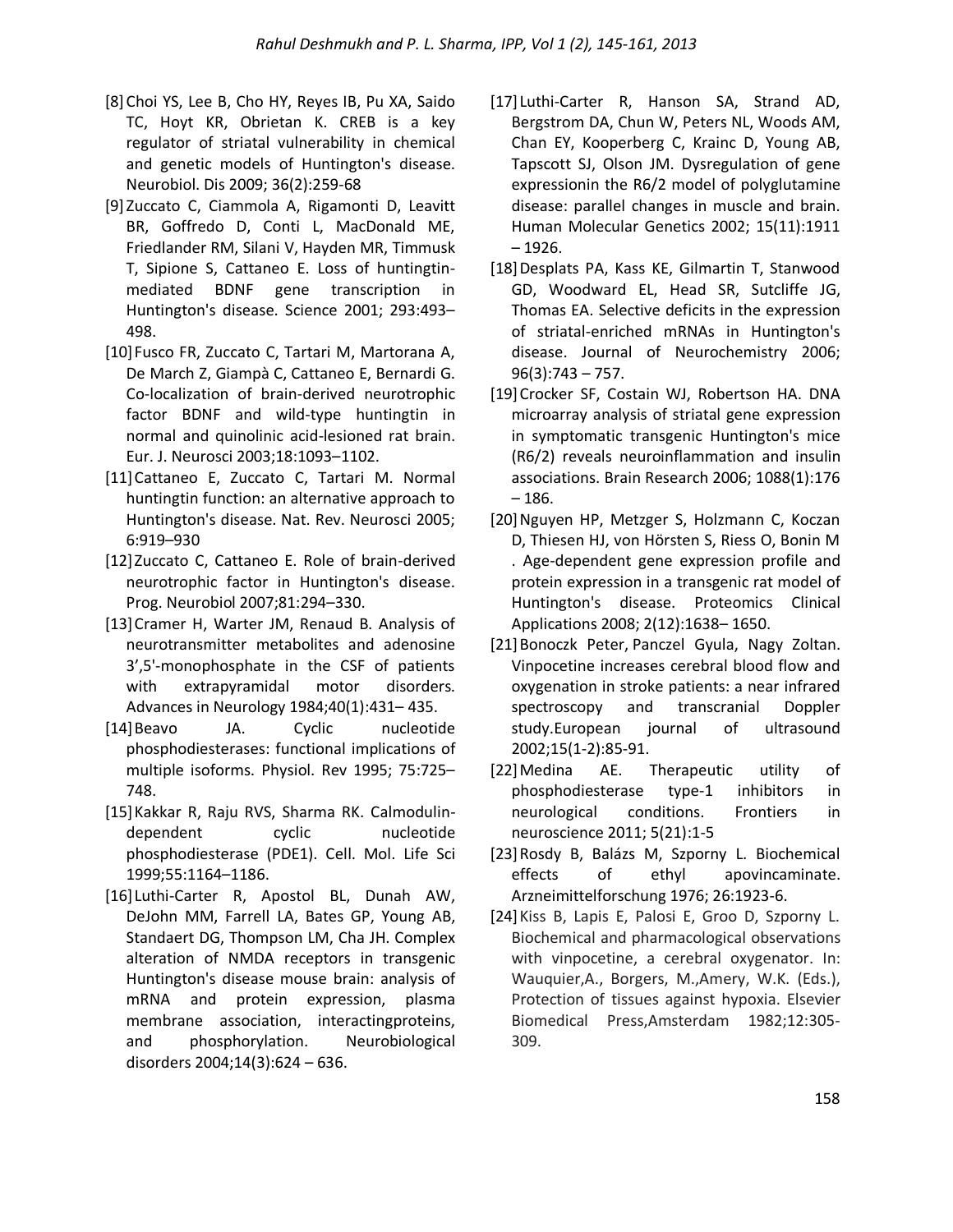- [25]Krahe TE, Wang W, Medina AE. Phosphodiesterase inhibition increases CREB phosphorylation and restores orientation selectivity in a model of fetal alcohol spectrum disorders. PLoS One 2009;4:e6643.
- [26]Marte A, Pepicelli O, Cavallero A, Raiteri M, Fedele E. In vivo effects of phosphodiesterase inhibition on basal cyclic guanosine monophosphate levels in the prefrontal cortex, hippocampus and cerebellum of freely moving rats. J Neurosci Res 2008;86:3338-47.
- [27]Deshmukh R, Sharma V, Mehan S, Sharma N, Bedi K. L. Amelioration of intracerebroventricular streptozotocin induced cognitive dysfunction and oxidative stress by vinpocetine – a PDE1 inhibitor. Eur. J. Pharmacol 2009; 620:49–56.
- [28]Zaitone SA, Elmatty DMA, Elshazly SM. Piracetam and vinpocetine ameliorate rotenone- induced Parkinsonism in rats. Indian journal of pharmacology 2012;44(6):774-779
- [29]Blum D, Galas M.C, Gall D, Cuvelier L, Schiffmann, S.N. Striatal and cortical neurochemical changes induced by chronic metabolic compromise in the 3- nitropropionic model of Huntington's disease. Neurobiol. Dis. 2002;10, 410–426.
- [30] Brouillet E, Jacquard C, Bizat N, Blum D. 3-Nitropropionic acid: a mitochondrial toxin to uncover physiopathological mechanisms underlying striatal degeneration in Huntington's disease. J. Neurochem. 2005; 95, 1521–1540.
- [31]Sugars KL, Rubinsztein DC. Transcriptional abnormalities in Huntington disease. Trends Genet 2003;19:233-8.
- [32]Sugars KL, Brown R, Cook LJ, Swartz J, Rubinsztein DC. Decreased cAMP response element-mediated transcription: an early event in exon 1 and full-length cell models of Huntington's disease that contributes to polyglutamine pathogenesis. J Biol Chem 2004; 279:4988-99.
- [33]Vis JC, Verbeek MM, De Waal RM, Ten Donkelaar HJ, Kremer HP . 3-Nitropropionic acid induces a spectrum of Huntington's

disease-like neuropathology in rat striatum. Neuropathol Appl Neurobiol 1999; 25:513-21.

- [34]Shear DA, Dong J, Gundy CD, Haik-Creguer KL, Dunbar GL. Comparison of intrastriatal injections of quinolinic acid and 3 nitropropionic acid for use in animal models of Huntington's disease. Prog. Neuropsychopharmacol Biol Psychiatry 1998; 22:1217-40.
- [35] Lowry OH, Rosebrough NJ, Farr AL, Randall RJ. Protein measurement with the Folin phenol reagent. J Biol Chem 1951;193:265-75.
- [36]Kumar P, Padi SSV, Naidu PS, Kumar A. Cyclooxygenase inhibition attenuates 3 nitropropionic acid-induced neurotoxicity in rats: possible antioxidant mechanisms. Fundam Clin Pharmacol 2007; 21:297-306.
- [37] Wills ED. Mechanisms of lipid peroxide formation in animal tissues. Biochem J 1966; 99:667-76.
- [38]Ellman GL. Tissue sulfhydryl groups. Arch. Biochem Biophys 1959; 82:70-7.
- [39]Green LC, Wagner DA, Glogowski J, Skipper PL, Wishnok JS, Tannenbaum SR. Analysis of nitrate, nitrite, and [15N]nitrate in biological fluids. Anal Biochem 1982; 126:131-8.
- [40] Beal MF, Brouillet E, Jenkins BG, Ferrante RJ, Kowall NW, Miller JM, Storey E, Srivastava R, Rosen BR, Hyman BT. Neurochemical and histologic characterization of striatal excitotoxic lesions produced by the mitochondrial toxin 3-nitropropionic acid. J Neurosci 1993; 13:4181-92.
- [41]Ming L. Moldy sugarcane poisoning--a case report with a brief review. J Toxicol Clin Toxicol 1995; 33:363-7.
- [42]Borrell-Pages M, Zala D, Humbert S, Saudou F. Huntington's disease: from huntingtin function and dysfunction to therapeutic strategies. Cell Mol Life Sci 2006; 63:2642-60.
- [43] Li SH, Yu ZX, Li CL, Nguyen HP, Zhou YX, Deng C, Li XJ. Lack of huntingtinassociated protein-1 causes neuronal death resembling hypothalamic degeneration in Huntington's disease. J Neurosci 2003; 23:6956-64.
- [44]Petersen A, Gil J, Maat-Schieman ML, Bjorkqvist M, Tanila H, Araujo IM, Smith R,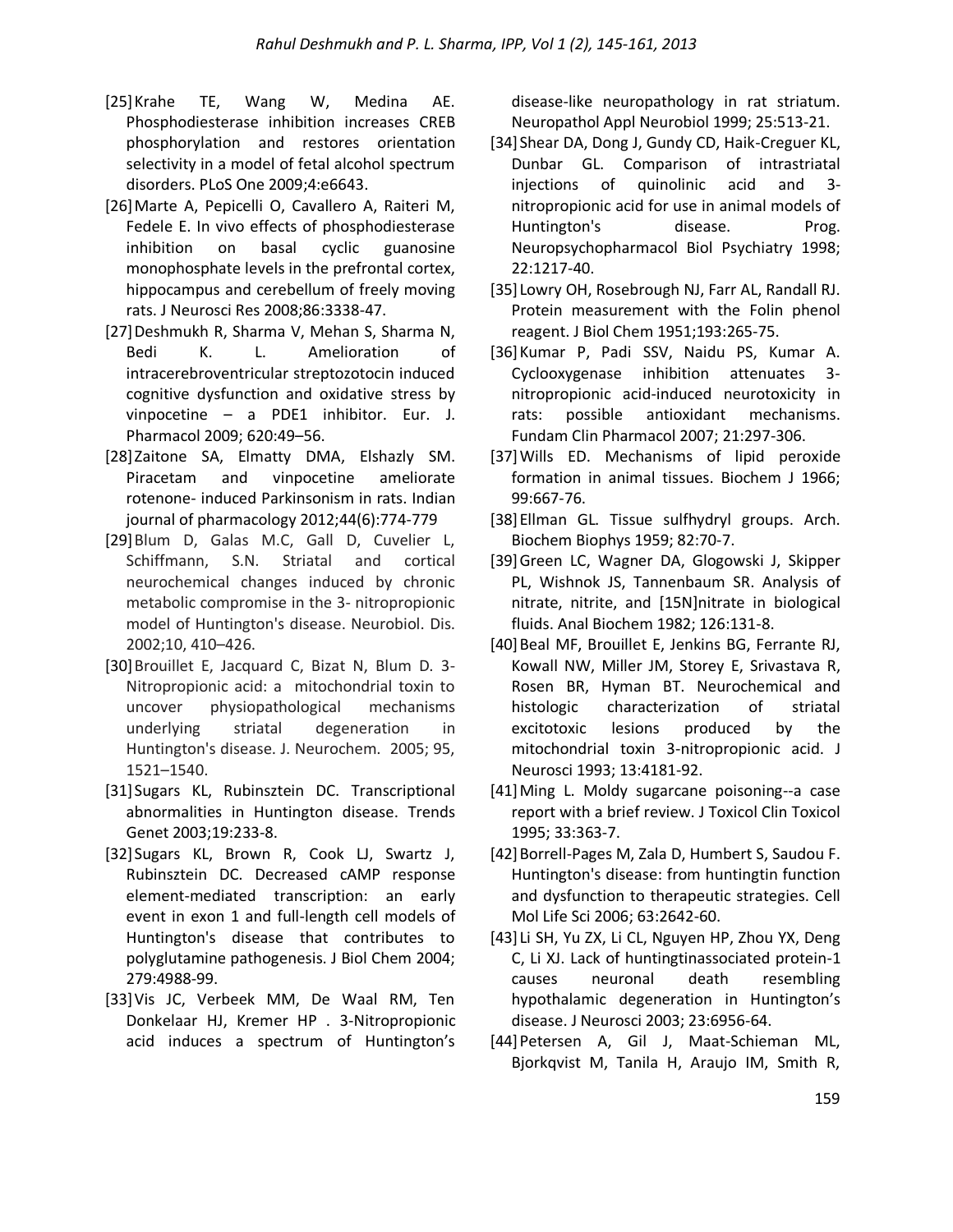Popovic N, Wierup N, Norlen P, Li JY, Roos RA, Sundler F, Mulder H, Brundin P. Orexin loss in Huntington's disease. Hum Mol Genet 2005;14:39-47.

- [45[\]Imamoto T,](http://www.ncbi.nlm.nih.gov/pubmed?term=Imamoto%20T%5BAuthor%5D&cauthor=true&cauthor_uid=6539108) [Tanabe M,](http://www.ncbi.nlm.nih.gov/pubmed?term=Tanabe%20M%5BAuthor%5D&cauthor=true&cauthor_uid=6539108) [Shimamoto](http://www.ncbi.nlm.nih.gov/pubmed?term=Shimamoto%20N%5BAuthor%5D&cauthor=true&cauthor_uid=6539108)  [N,](http://www.ncbi.nlm.nih.gov/pubmed?term=Shimamoto%20N%5BAuthor%5D&cauthor=true&cauthor_uid=6539108) [Kawazoe K,](http://www.ncbi.nlm.nih.gov/pubmed?term=Kawazoe%20K%5BAuthor%5D&cauthor=true&cauthor_uid=6539108) [Hirata M.](http://www.ncbi.nlm.nih.gov/pubmed?term=Hirata%20M%5BAuthor%5D&cauthor=true&cauthor_uid=6539108) Cerebral circulatory and cardiac effects of vinpocetine and its metabolite, apovincaminic acid, in anesthetized dogs. [Arzneimittelforschung](http://www.ncbi.nlm.nih.gov/pubmed/6539108) 1984;34(2):161-9.
- [46]Tarnok K, Kiss E, Luiten PG, Nyakas C, Tihanyi K, Schlett K, Eisel UL. Effects of Vinpocetine on mitochondrial function and neuroprotection in primary cortical neurons. Neurochem Int 2008;53:289-95.
- [47]Shibota M, Kakihana M, Nagaoka A. The effect of vinpocetine on brain glucose uptake in mice. Nippon Yakurigaku Zasshi. Folia Pharmacol Jpn 1982;80:221-4.
- [48]Vis JC, Verbeek MM, De Waal RM, Ten Donkelaar HJ, Kremer HP . 3-Nitropropionic acid induces a spectrum of Huntington's disease-like neuropathology in rat striatum. Neuropathol Appl Neurobiol 1999;25:513-21
- [49]Keene CD, Rodrigues CM, Eich T, Linehan-Stieers C, Abt A, Kren BT, Steer CJ, Low WC. A bile acid protects against motor and cognitive deficits and reduces striatal degeneration in the 3-nitropropionic acid model of Huntington's disease. Exp Neurol 2001; 171:351-60
- [50]Kumar P, Kumar A. Protective effect of rivastigmine against 3-NP induced HD like symptoms. European J Pharmacol 2009; 615:91-101
- [51]Shear DA, Haik KL, Dunbar GL. Creatine reduces 3-nitropropionic-acid-induced cognitive and motor abnormalities in rats. Neuroreport. 2000;11:1833-7.
- [52] Borlongan CV, Koutouzis TK, Freeman TB, Cahill DW, Sanberg PR. Behavioral pathology induced by repeated systemic injections of 3 nitropropionic acid mimics the motoric symptoms of Huntington's disease. Brain Res 1995;697:254-7.
- [53]Duan W, Guo Z, Mattson MP. Participation of par-4 in the degeneration of striatal neurons

induced by metabolic compromise with 3 nitropropionic acid. Exp Neurol 2000;165:1-11.

- [54] Lee WT, Chang C. Magnetic resonance imaging and spectroscopy in assessing 3 nitropropionic acid-induced brain lesions: an animal model of Huntington's disease. Prog Neurobiol 2004;72:87-110.
- [55]Miller PJ, Zaborszky L. 3-Nitropropionic acid neurotoxicity: visualization by silver staining and implications for use as an animal model of Huntington's disease. Exp Neurol 1997;146:212-29.
- [56]Gines, S., Seong, IS., Fossale, E., Ivanova, E., Trettel, F., et al. Specific progressive cAMP reduction implicates energy deficit in presymptomatic Huntington's disease knock-in mice. Human Molecular Genetics 2003; 12, 497–508.
- [57] Staveren VWC, Markerink-van Ittersum M, Steinbusch HW, de Vente J. The effects of phosphodiesterase inhibition on cyclic GMP and cyclic AMP accumulation in the hippocampus of the rat. Brain Res 2001; 888:275-86.
- [58]Marte A, Pepicelli O, Cavallero A, Raiteri M, Fedele E. In vivo effects of phosphodiesterase inhibition on basal cyclic guanosine monophosphate levels in the prefrontal cortex, hippocampus and cerebellum of freely moving rats. J Neurosci Res 2008; 86:3338-47.
- [59]Kodsi MH, Swerdlow NR. Mitochondrial toxin 3-nitropropionic acid produces startle reflex abnormalities and striatal damage in rats that model some features of Huntington's disease. Neurosci Lett 1997;231:103-7.
- [60] Borlongan CV, Kanning K, Poulos SG, Freeman TB, Cahill DW, Sanberg PR. Free radical damage and oxidative stress in Huntington's disease. J Fla Med Assoc 1996;83:335-41.
- [61] French SJ, Humby T, Horner CH, Sofroniew MV, Rattray M. Hippocampal neurotrophin and trk receptor mRNA levels are altered by local administration of nicotine, carbachol and pilocarpine. Brain Res Mol Brain Res 1999;67:124-36.
- [62]Haik KL, Shear DA, Schroeder U, Sabel BA, Dunbar GL. Quinolinic acid released from